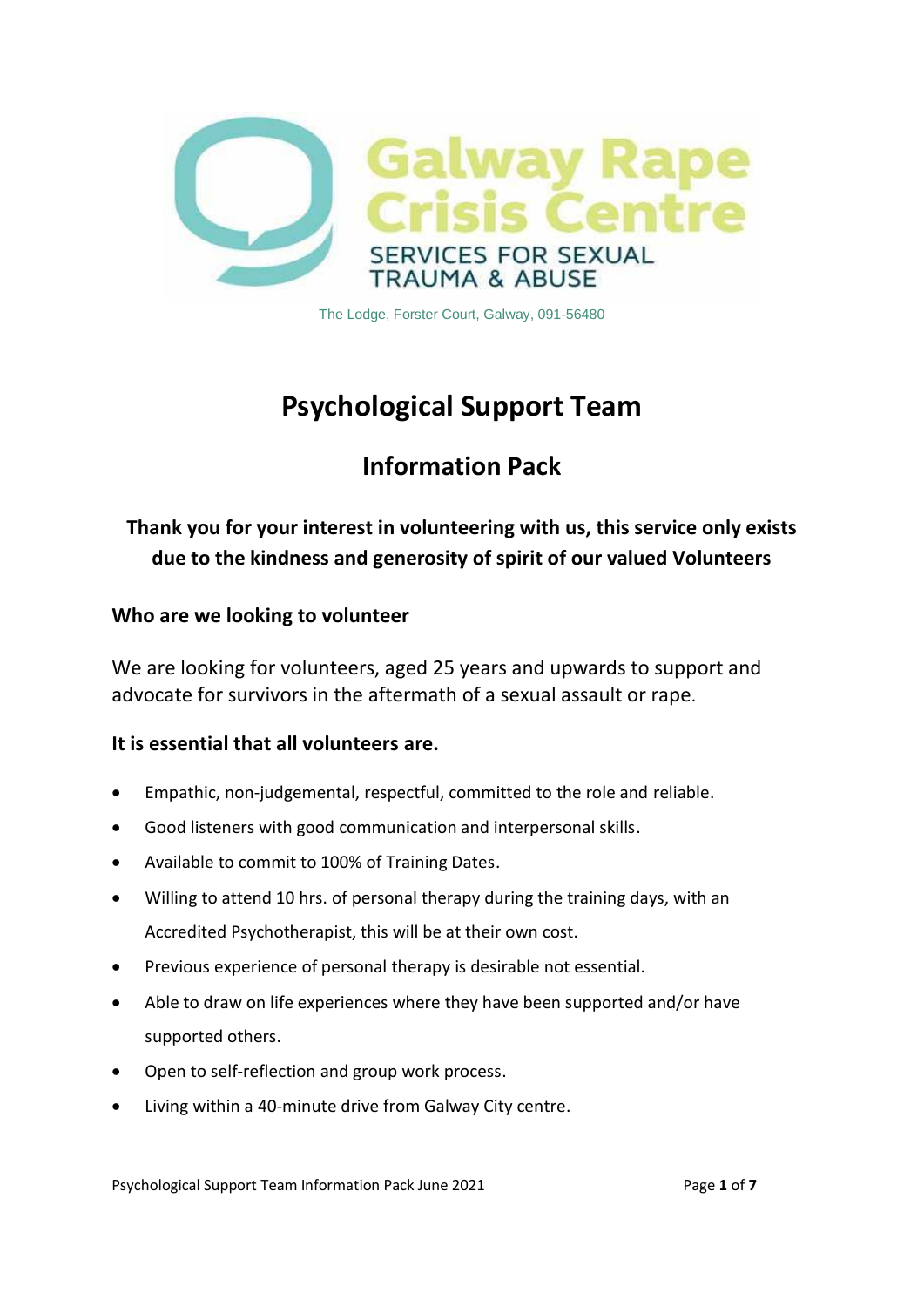- Able to commit for 2 years (3 times per month on the roster) after successful completion of the training process.
- Willing to follow guidelines and represent the GRCC in a positive manner.
- Computer literate.

## **What will you receive**

- Full Training which includes all the theory and practise required for the role.
- There is also a strong emphasis on personal development throughout the training and within the role.
- Monthly Supervision and ongoing support from the Psychological Support Team Manager.
- Out of pocket expenses whilst attending a case.
- On-going training opportunities.
- The opportunity to make a difference and to be part of an organisation made up of dynamic and passionate individuals who provide a much-needed service for Galway and surrounding counties.

#### **What is the Selection Process**

## **Due to the fact that we work with vulnerable people aged 14 years and upwards, we have a comprehensive selection and ongoing screening process.**

#### **This includes.**

- Online application form.
- Group and/or individual interviews.
- 60 hours of training.
- Reviews during training and at the end of training.
- 3-month shadowing and probationary period (9 times on the roster)
- Garda Vetting before training starts.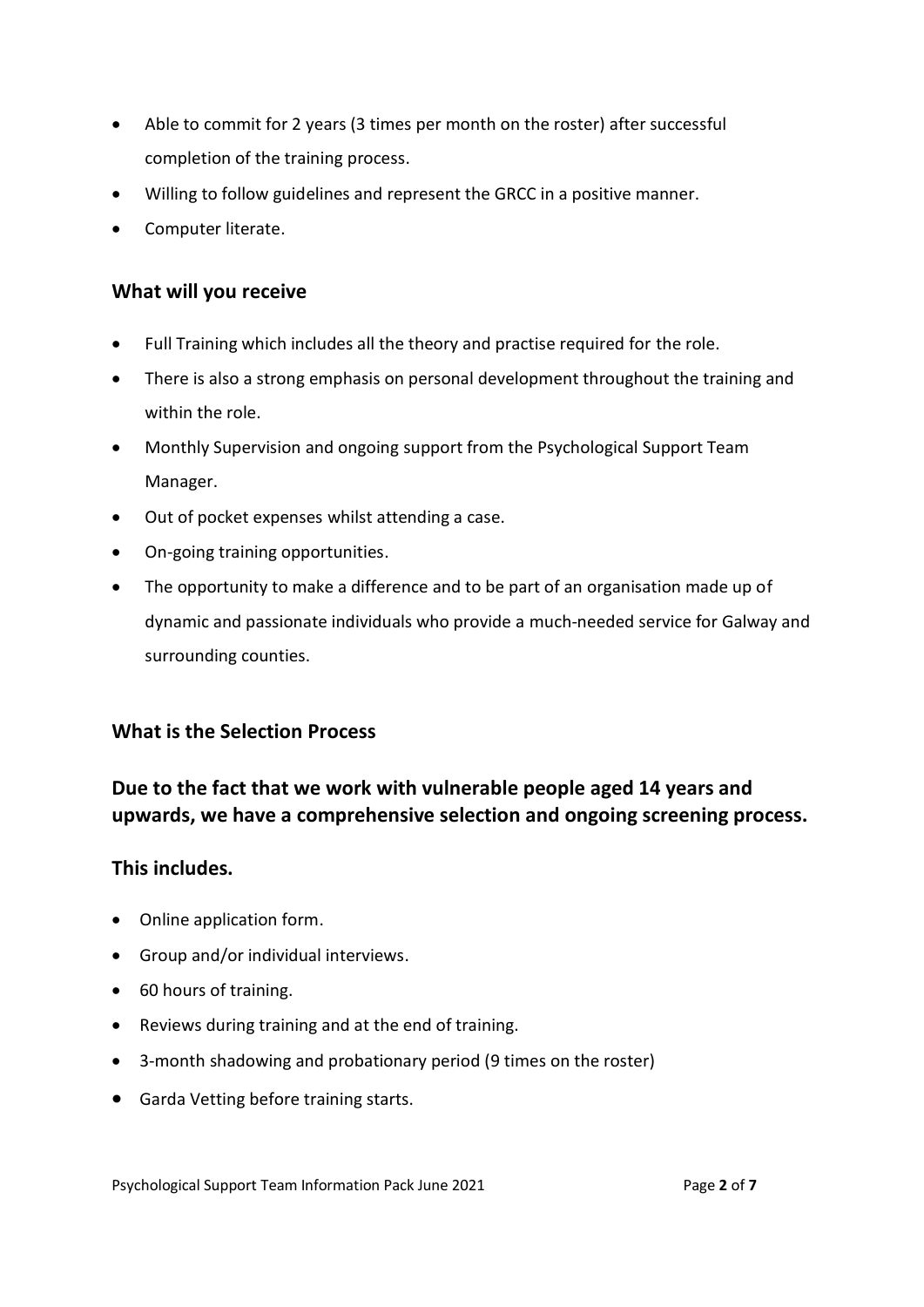## **What is the Sexual Assault Treatment Unit (SATU)**

- **The Sexual Assault Treatment Unit** has been providing specialist care for females and males aged 14 years and over who were recently sexually assaulted or raped. The Galway SATU opened in August 2009.
- The specialist team of SATU staff provide easily accessible holistic services, in a supportive and sensitive manner.
- The service addresses the medical, psychological/emotional needs and appropriate follow up care needs for survivors of sexual crime.
- This includes provision of treatment such as emergency contraception and medication to reduce the possibility of developing a sexually transmitted infection.
- The SATU services respond to requests from the Gardaí for the collection of forensic evidence to aid the legal process. If a person wishes to report an incident to An Garda Síochána, this should be done as quickly as possible, and delays should be avoided.
- SATU also provide services for people who do not wish to report the incident to the Gardaí.
- There is no charge for any of the SATU services or follow up appointments. SATU services can be contacted at any time via An Garda Síochána, or by contacting the individual SATU.
- The psychological support within the Galway SATU is a 24/7 service provided by Galway Rape Crisis Centre Psychological Support Team.
- GRCC Psychological Support Team services to the SATU unit operate under best practise principles based on national guidelines.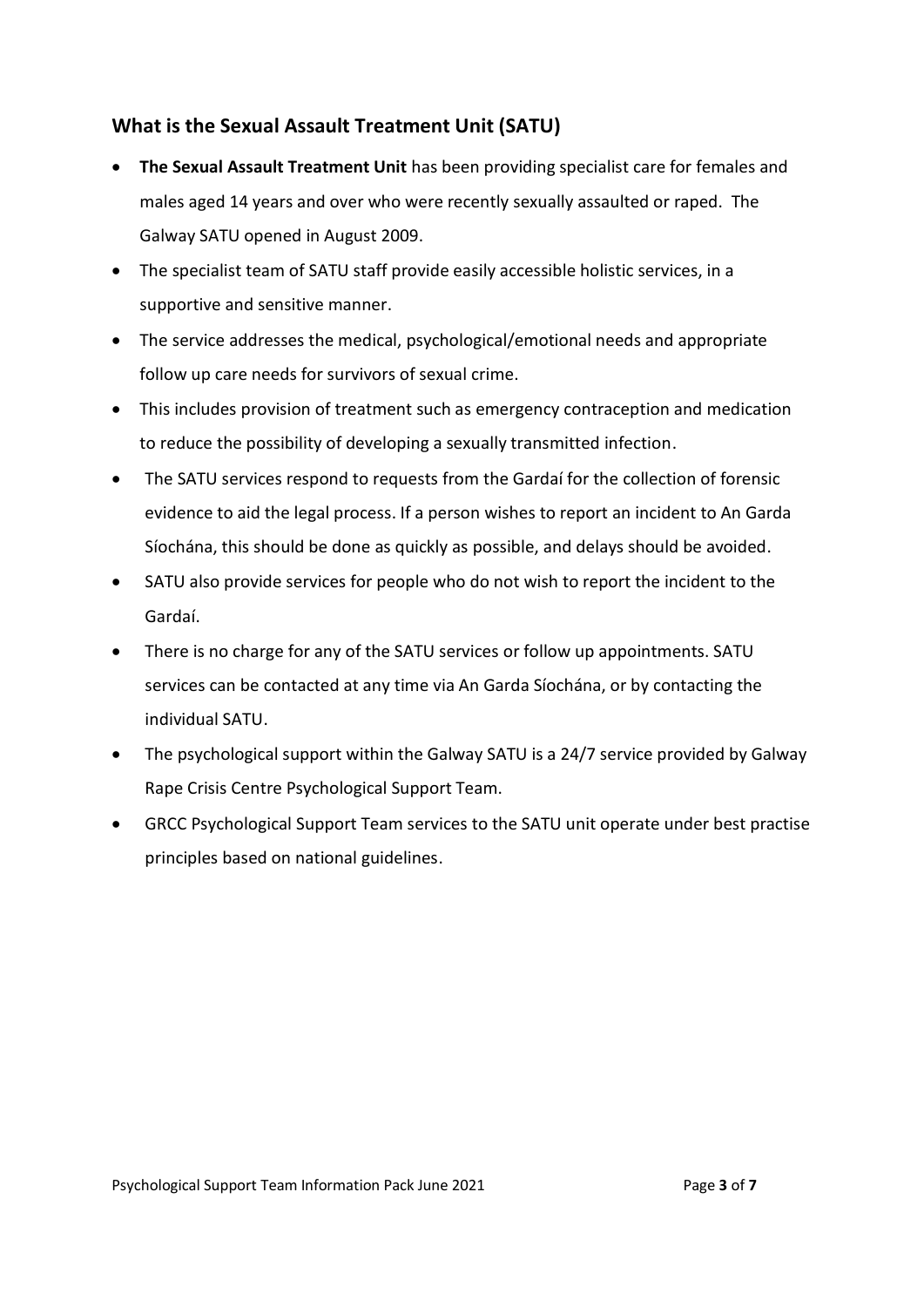## **What is the role of the Psychological Support Team**

The role of the Psychological Support Team is outlined in the SATU National Guidelines (4thed.) and is defined as follows:

- **Supporting survivors through each component of the SATU service that they choose.** This includes deciding whether to have a Forensic Clinical Examination or a Health Check, going through an Examination or Health Check and speaking with An Garda Síochána.
- **Serving as an information resource for survivors.**
- **Providing survivors with crisis intervention and support** to help cope with the trauma of the assault and begin the healing process.
- **Actively listening to survivors** to assist in sorting through and identifying their feelings.
- **Letting survivors know their reactions to the assault are normal** and dispelling misconceptions regarding sexual assault.
- **Advocating for survivors' self-articulated needs to be identified and their choices to be respected**, as well as advocating for appropriate and coordinated response by all involved professionals.
- **Assisting survivors in planning for their safety and well-being.**
- **Aiding survivors in identifying individuals who could support them as they heal.**
- **Linking survivors with relevant services.**
- **Responding in a culturally and linguistically sensitive and appropriate manner** to survivors from different backgrounds and circumstances and advocating for the elimination of barriers to communication.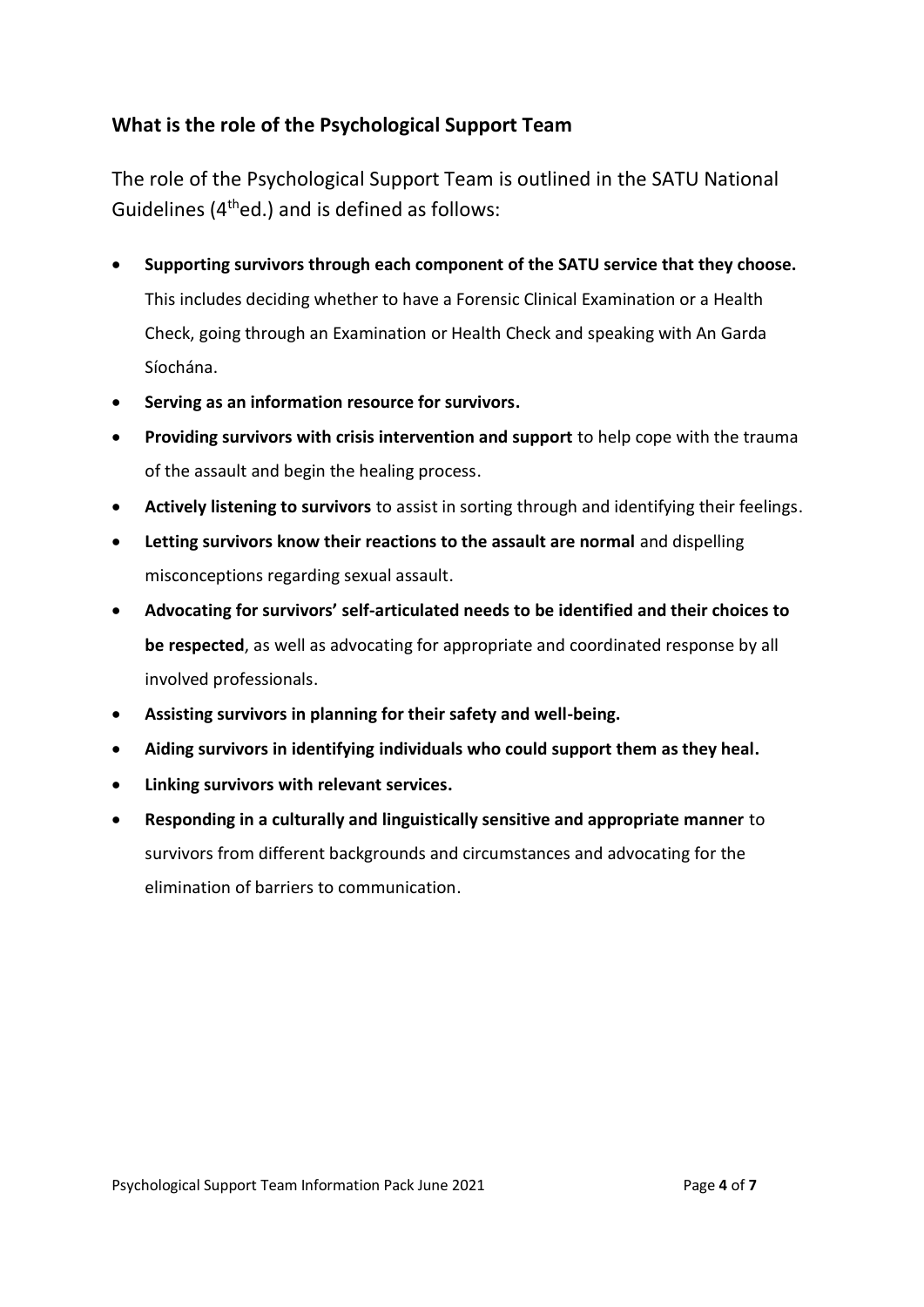## **What is involved in the Training**

## **Stage 1 Core Psychological Support Team Training**

We offer a specialised training which equips trainees with the core skills required to support and advocate for a survivor in the aftermath of a sexual assault and rape.

The training consists of twelve training days. We put strong emphasis on creating a safe learning environment that provides a space to explore the impact of sexual violence.

Our training is evidence based using an approach of mixed learning methods which have been shown to get the best outcomes for learners.

Furthermore, the training is based on a best practise approach in relation to both supporting survivors and managing the impact of trauma on the Psychological Supporter.

#### **Methods used include.**

- Presentations
- Brainstorming
- Experiential exercises
- Reflective practise
- Role plays
- Experiential work involving artwork
- Skills practice in pairs and in small groups
- Group discussions

#### **Some of the topics covered.**

- The History of RCC's
- Role of Psychological Support Team
- Myths around Sexual Violence
- Rape and the Law
- Trauma and its impact on the survivor
- Vicarious Trauma and Self-Care
- Active Listening
- Consent
- Reflective Practise
- Crisis Intervention

Psychological Support Team Information Pack June 2021 Page **5** of **7**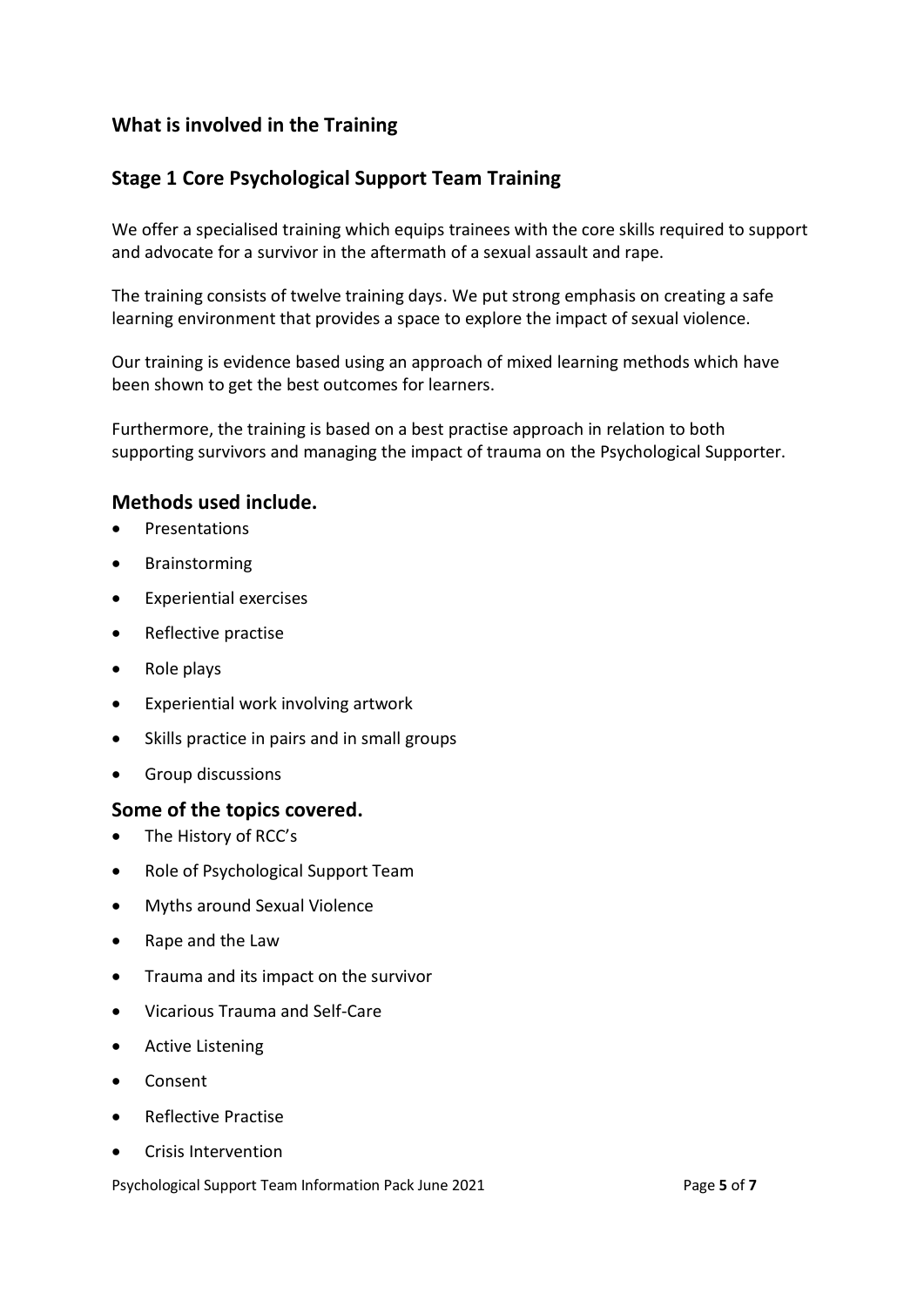## **The Psychological Support Team Training also includes specialist input from members of the SATU multi-disciplinary team and An Garda Síochána.**

The role of the Gardaí within the SATU and the legal process including reporting a sexual assault or rape.

Clinical Nurse Specialist- history of SATU, role of the forensic examiner, forensic examination, medical care, after care and procedures.

#### **What we ask of Stage 1 Trainees**

- 100% attendance at our twelve days training this is essential as each individual weekend builds on the skills and knowledge from the previous weekend.
- Openness to self-reflection, feedback, and direction.
- Willingness to participate in the personal development aspect of the training.
- To engage with the material.
- Group participation.
- Genuine interest in supporting survivors.
- To engage in a minimum of 10 hours of personal therapy (cost incurred by trainees)
- To meet individually with trainers for mid-term-mentoring/assessment and again at the end of the core training block.

## **Stage 2 Induction and Shadowing Program**

Successful trainees of the first Stage will be invited to the induction day and the shadowing program.

**Induction** is one additional training day which covers the practicalities and procedures of the role together with a visit to the SATU Unit.

**Shadowing Program** is a three-month placement where the Psychological Support Team Manager provides telephone support and mentoring to each trainee while on call and during their first case at the SATU. This gives the Psychological Support Team Manager an opportunity to support and mentor the trainee Psychological Supporter as they gain a greater insight into the practicalities of the role and the challenges they may face.